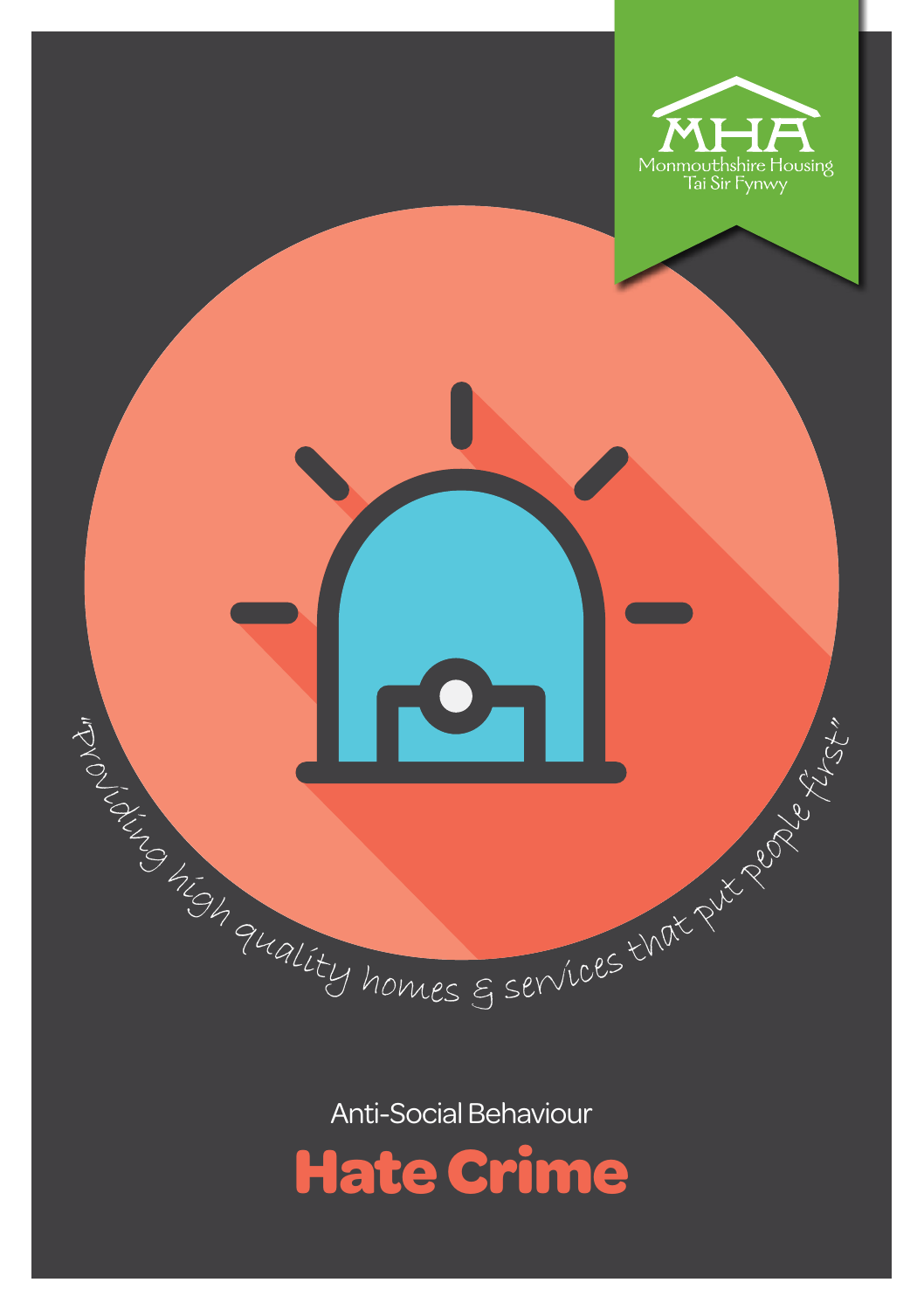Hyblyg

## **MHA's Mission Statement**

pen

2

## "To provide **high quality homes & services** that put **people first**"

Please contact the Corporate Services Team on **01495 761104** or **corporateservices@ monmouthshirehousing.co.uk** if you require this document in Welsh or any other language, PDF, large print, braille or in an audio format.

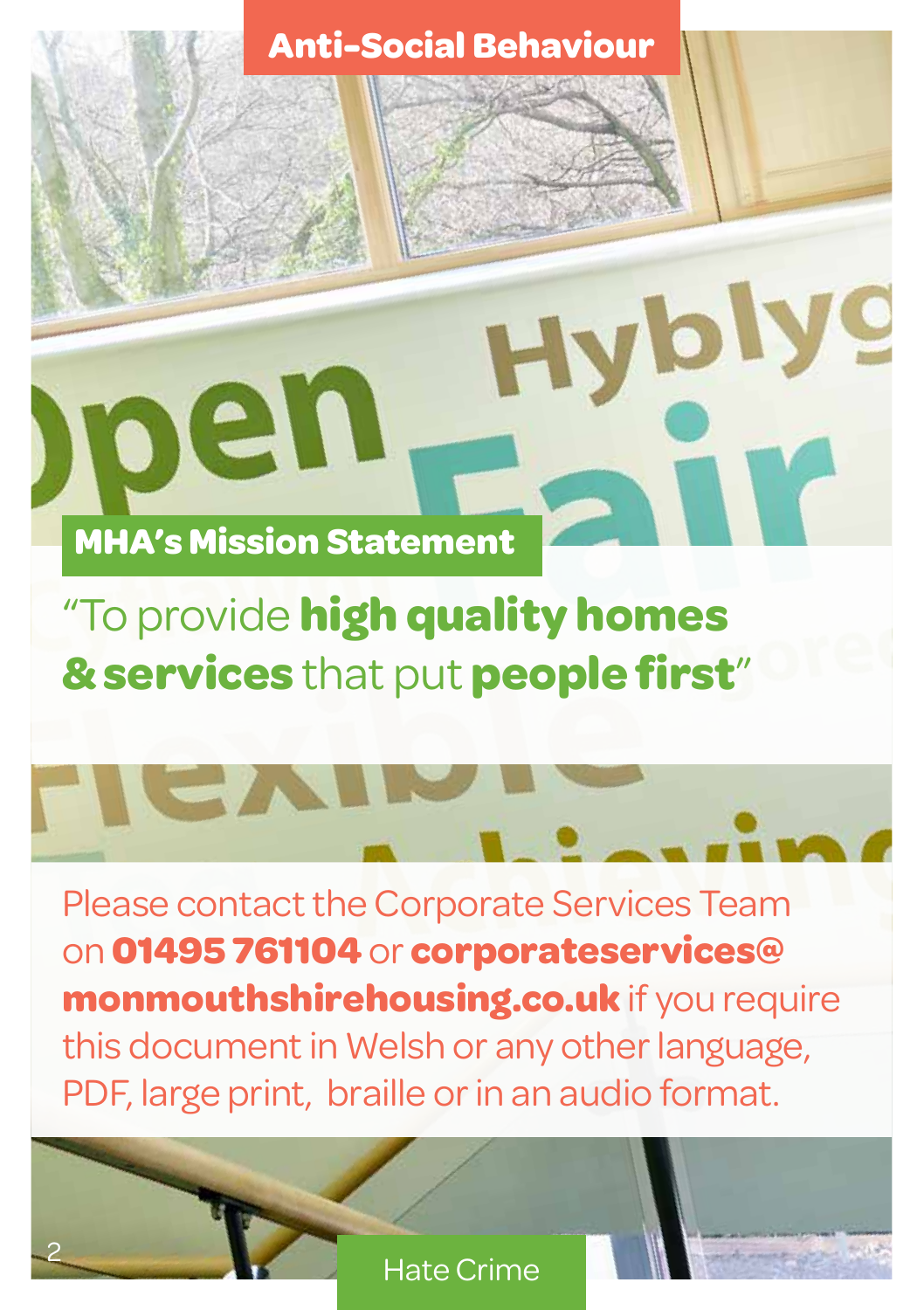

# **Introduction**

Hate Crime occurs when a person is harassed, threatened or attacked because they seem different from other people. Examples of harassment are acts of bullying, intimidation, verbal or written abuse, including abusive or intimidating text messages, emails or graffiti. It can also be damage to property which has taken place as an act of intimidation.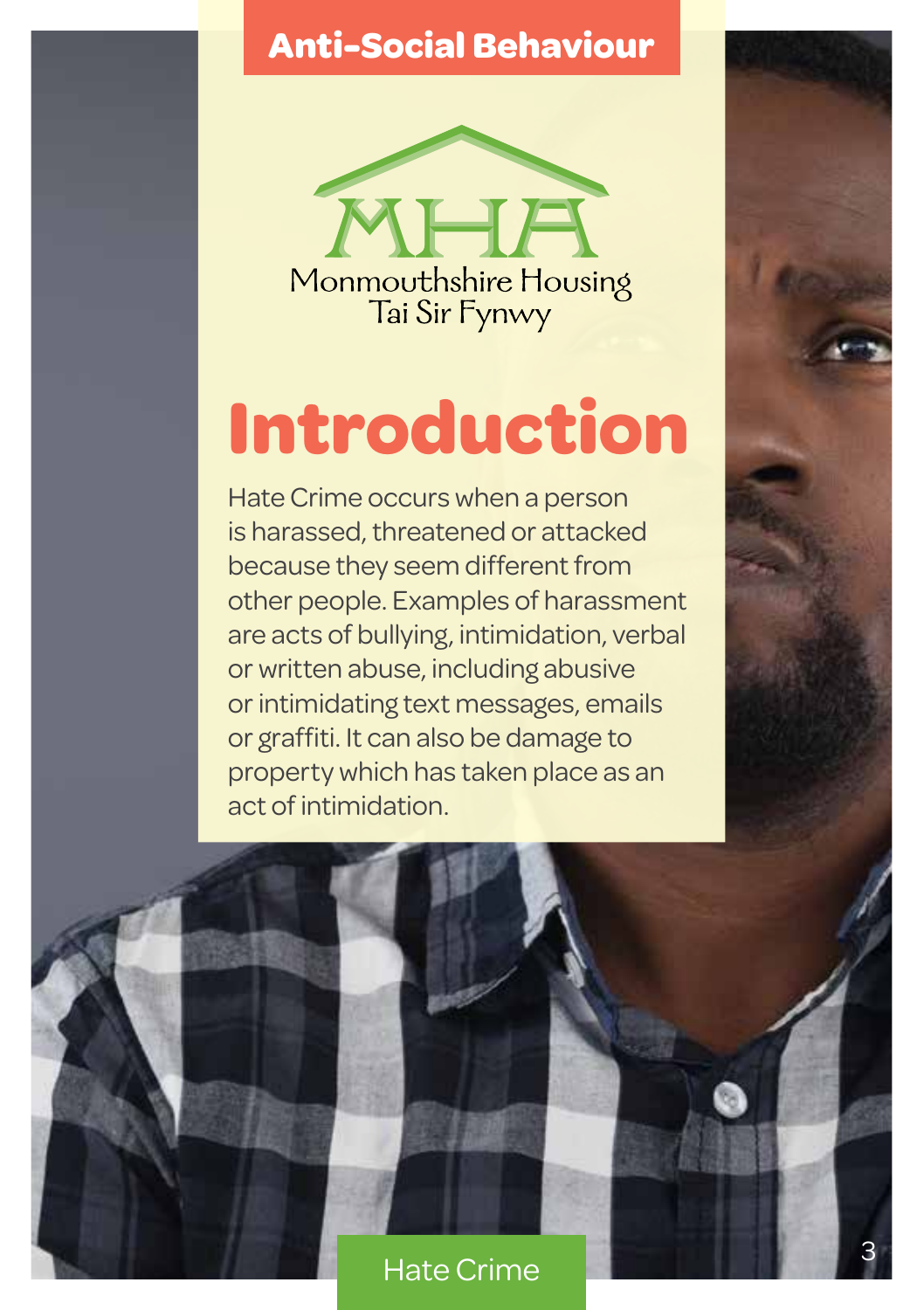*If a person suffers harassment, threats or attack which is because of any of the following differences, this is likely to be a hate related incident which can be a criminal offence.*

- Disability
- Religious beliefs
- Race, ethnic origin, skin colour or nationality
- Being lesbian, gay or bisexual (or not)
- Gender identity (this includes transvestites, transgender, transsexual)

Monmouthshire Housing Association (MHA) believes that everybody has the right to feel safe and live their lives free from fear. If you believe that you, or anybody that you know, has suffered Hate Crime we would encourage you to notify the police. If any of the people involved, either as a victim or as a person who may have instigated the abuse or

attack, are MHA tenants we recommend that you report this to us also.Any reports of hate related incidents or Hate Crime made to MHA will be dealt with under our Anti Social Behaviour (ASB) Policy. Reports will be thoroughly investigated and those who are guilty of this will be held accountable. Hate Crime is a breach of tenancy and a criminal offence.

Where we are made aware of possible Hate related incidents or Hate Crime we will approach the situation sensitively. Supporting victims is a priority for us. We work in partnership with Gwent Police and within the Monmouthshire Community Safety Partnership to enable safety planning for victims and to ensure appropriate actions are taken against those who are guilty of Hate Crime.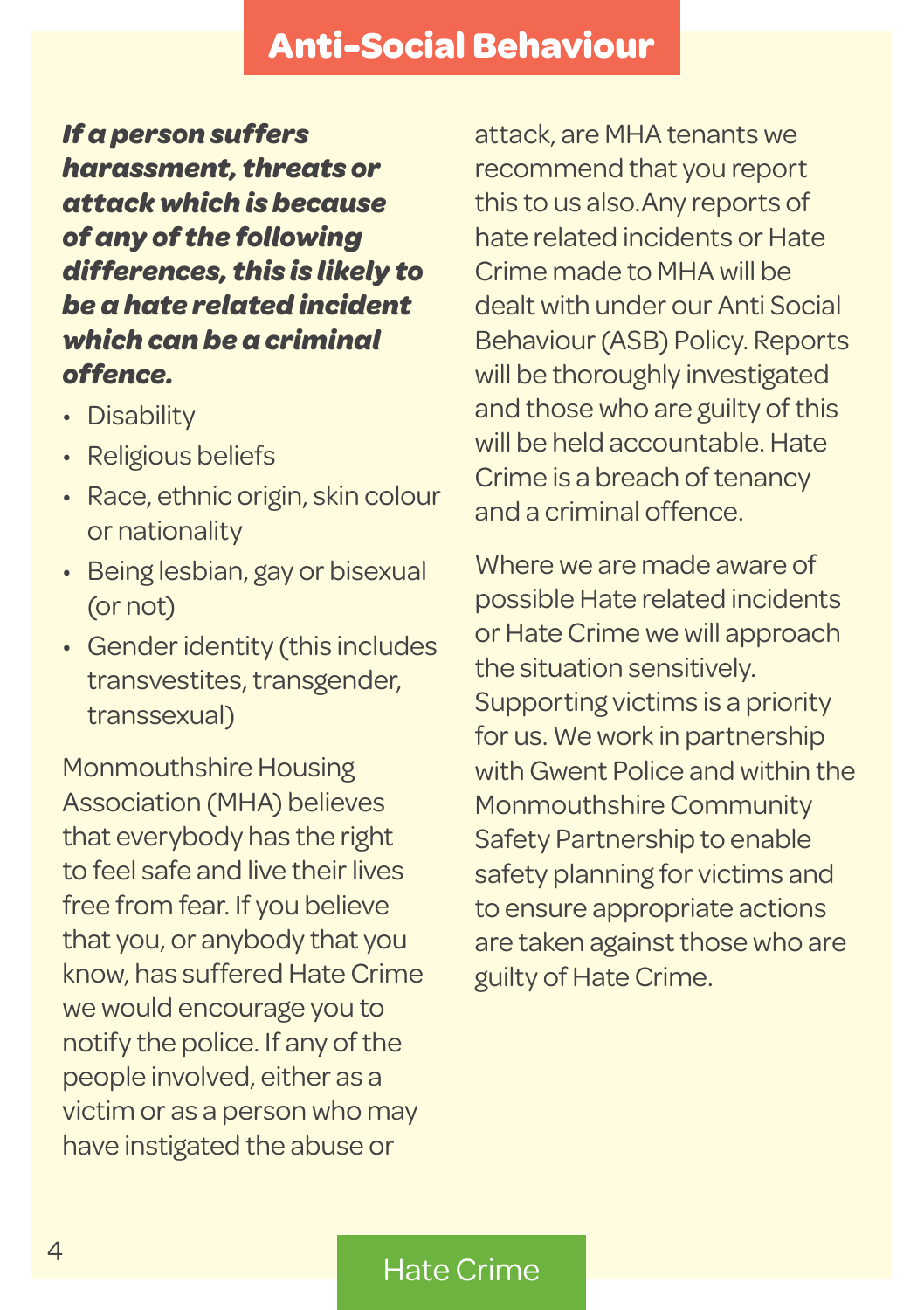# **Ways to report hate crime**

Hate related incidents or hate crime can be reported to Heddlu Gwent police via the Police non emergency number **101**.

You can make a report to MHA by calling our Head Office at Mamhilad on **0345 677 2277**.

Alternatively, you can report this directly to a member of MHA staff in person log your report via our website **www. monmouthshirehousing. co.uk** in the following ways:

Reporting makes a difference – to you, your friends, and your community. By reporting hate crime when it happens, you can help stop it happening again or to someone else. You will also help the police to better understand the level of hate crime in your local area, and improve the way they respond to it - We can arrange for translators to communicate with those who have difficulties with English.

You can also report hate related incidents or hate crime to 'Safer Wales' or 'Crimestoppers'. organisations & websites that can offer support'Safer Wales' which is an independent charity that has a website which provides information, and where reports can be made direct at **www.saferwales.com** or by calling **02920 461564**.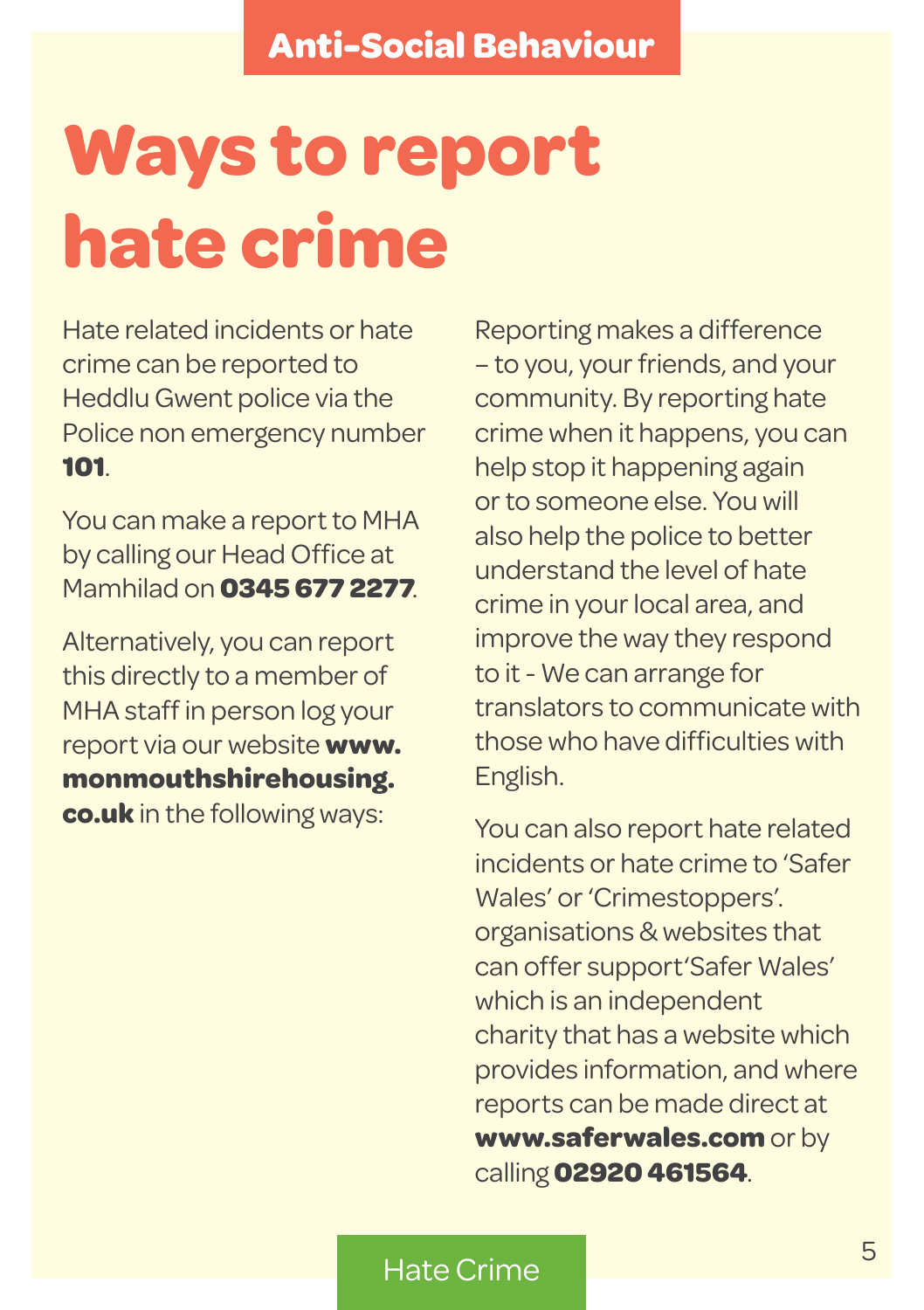'Victim Support' is a national charity which gives free and confidential help to victims of crime, witnesses, their family, friends and anyone else affected. They are not a government agency or part of the police and you don't have to report a crime to the police to get their help. You can call any time after the crime has happened, whether it was yesterday, last week or several years ago.

#### **www.victimsupport.org.uk**  Victim Support-Line: **0845 300 0900**

To 'Crimestoppers' via their website at **www. crimestoppers-uk.org** or calling **0800 555 111** (free to call)

You do not have to give your name, and what you say is confidential.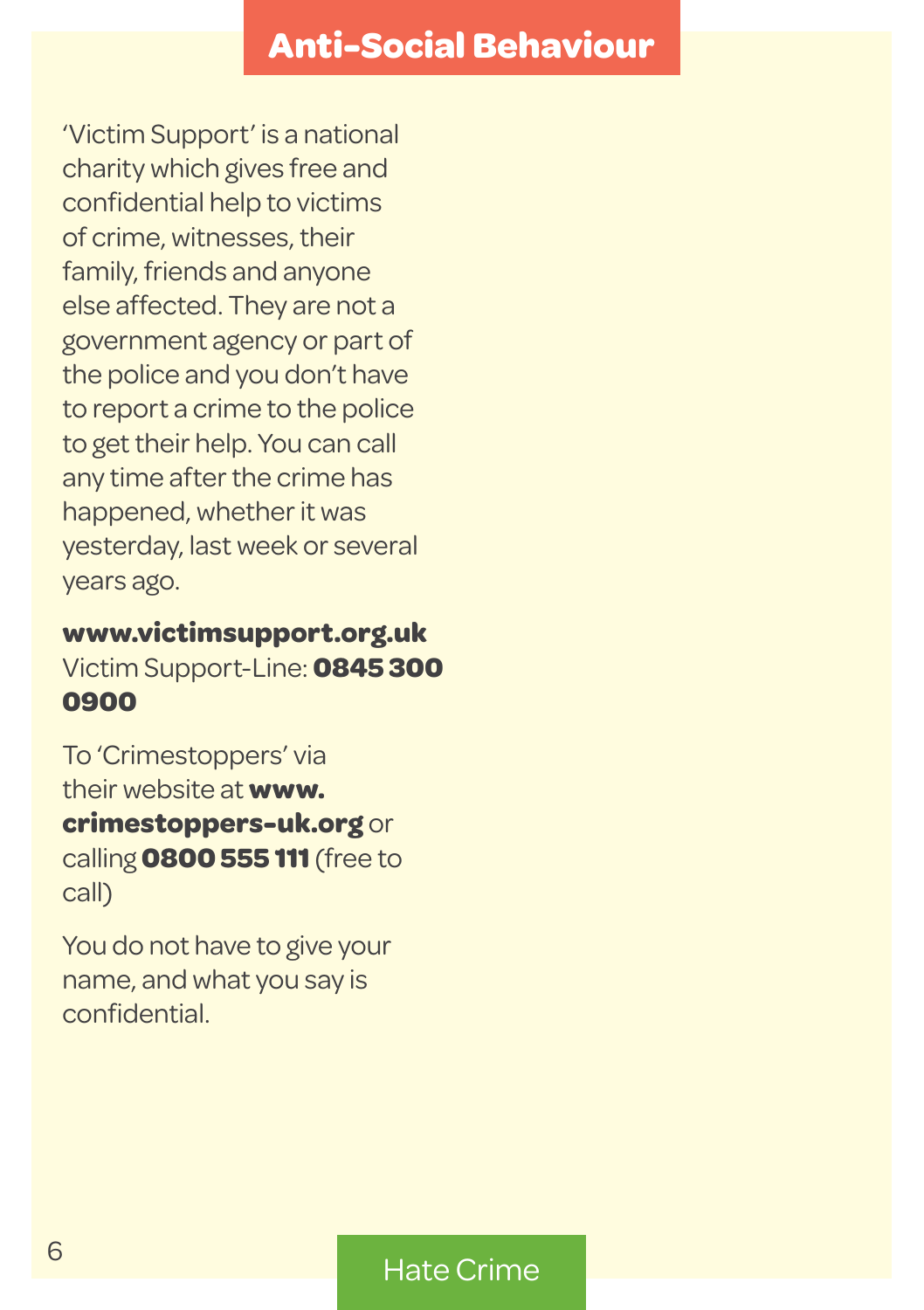#### *Other MHA leaflets relating to ASB are available on request:*

- What is ASB?
- Managing ASB
- Noise Nuisance
- Drugs & Drug Dealing
- Domestic Abuse
- What to do if you are suffering from ASB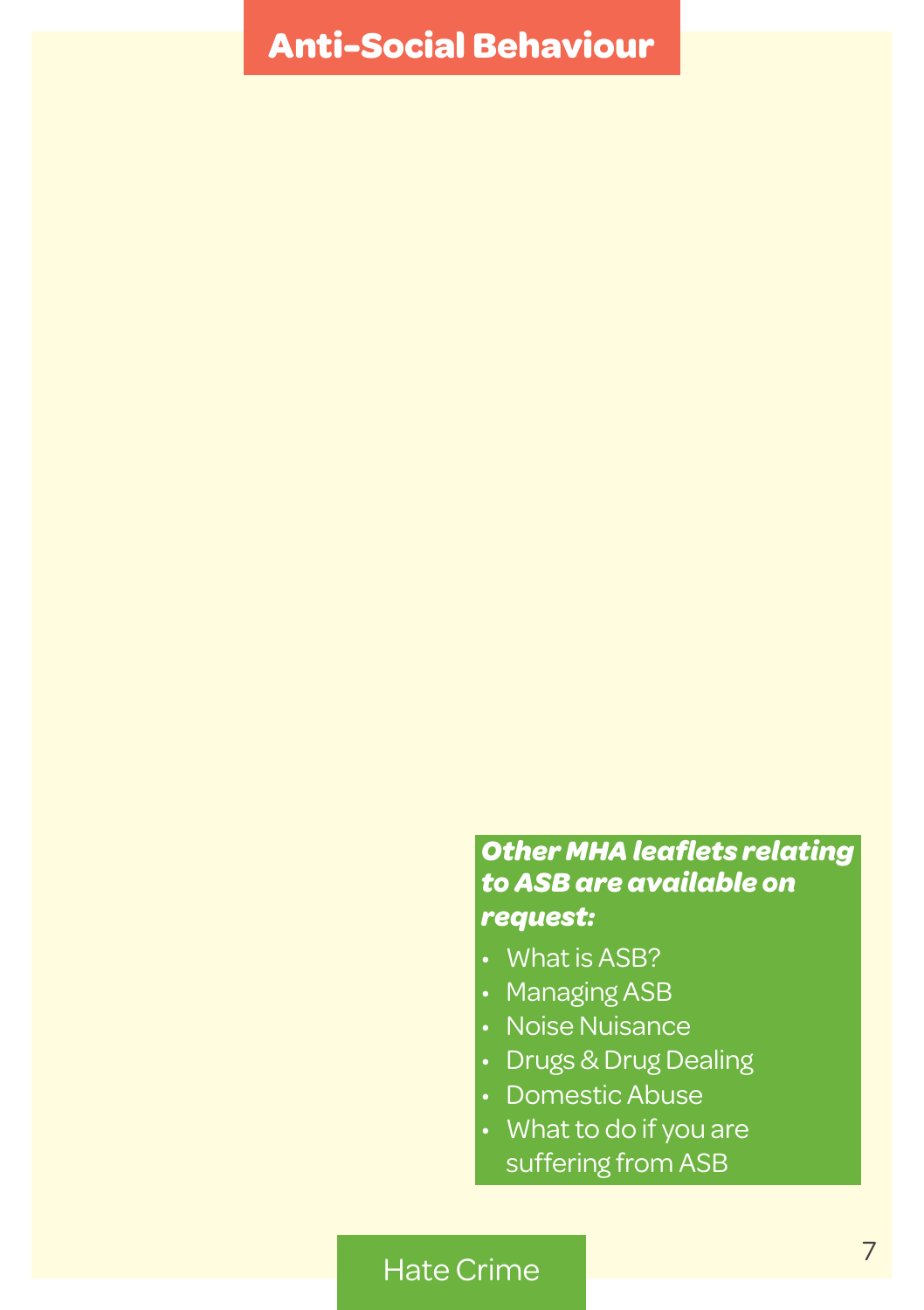## **How to Contact us**

### **General**

If you have a housing-related query regarding your home or tenancy (including your rent), or would like to report problems with ASB or a neighbourhood issue, please call the Head Office at Mamhilad on: **0345 677 2277** (local call rate).

## **Freephone Repairs Hotline (Inc. emergency out of hours)**

To report a repair or to contact us in an emergency when our offices are closed, please call our Freephone Repairs Hotline number on **0800 980 7751** or **01495 761143** (from a mobile)\*

*\*Calls to our 0800 number may cost you more that the 01495 numbers if you are calling from a mobile phone.*

## **Live Chat**

Click the link on our website to talk to a member of our Customer Service Team.

## **Email**

You can also contact us via email: **customerservices@ monmouthshirehousing. co.uk** We aim to respond to emails within 3 working days.

## **Website**

You can also contact us and find out the latest news and information about Monmouthshire Housing by visiting our website at: **www. monmouthshirehousing. co.uk**

### **Facebook***\*\**

**www.facebook.com/ Monmouthshire.Housing**

### **Twitter***\*\**

### **www.twitter.com/mon\_ housing**

*\*\*Social media accounts are not monitored 24 hours a day. To report repairs please use our hotline number 0800 980 7751.*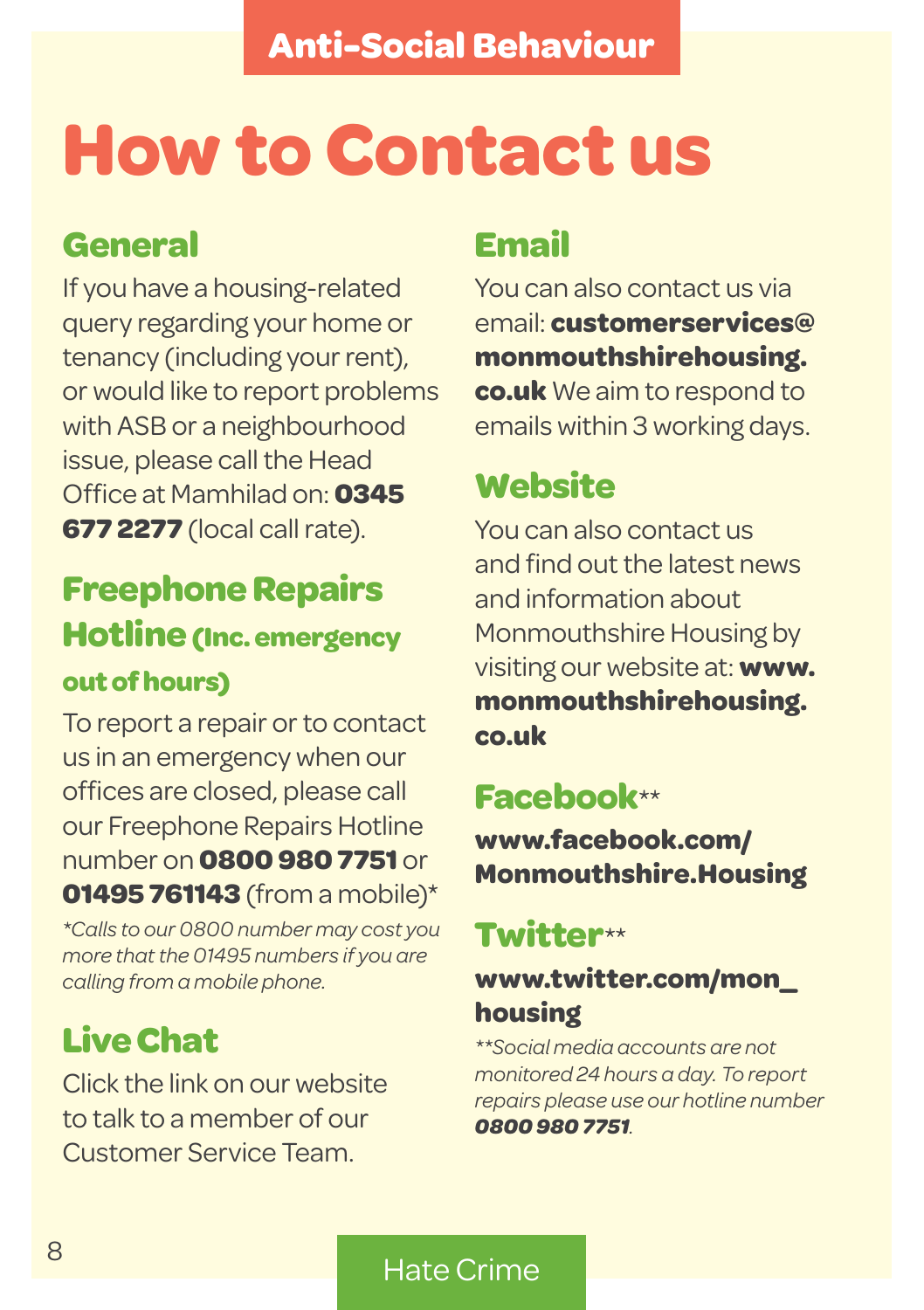# **Useful Contacts**

| 0345 677 2277 |
|---------------|
| 0800 085 3557 |
| 0800 980 7751 |
| 0300 790 6131 |
| 01633 644630  |
| 01873857618   |
|               |
| 0800 052 0145 |
| 0345 071 3994 |
| 0800 111 999  |
|               |

## **Useful Websites**

Our Website: **www.monmouthshirehousing.co.uk**

MCC's Website: **www.monmouthshire.gov.uk**